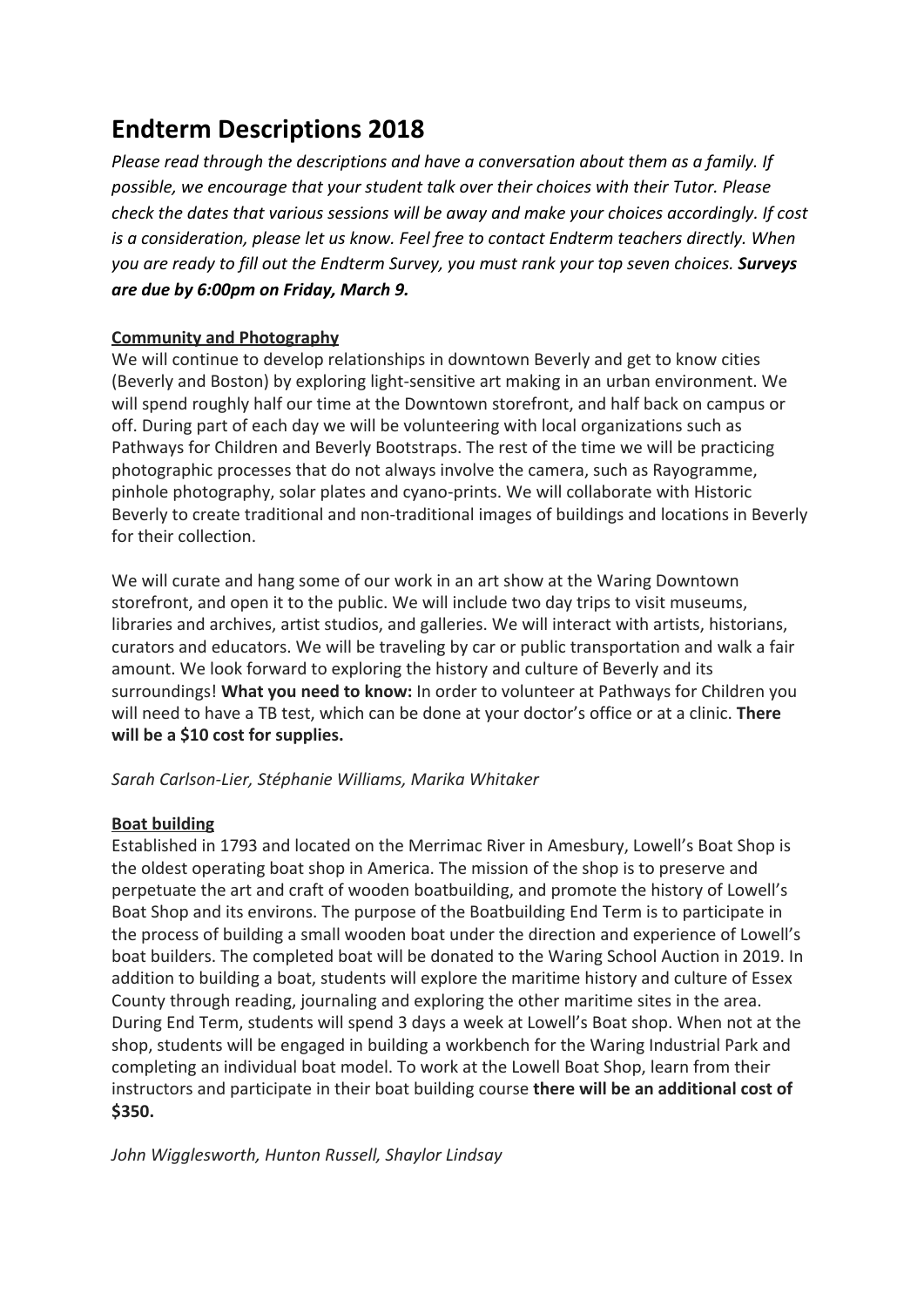## **Potlucks, Politics and Podcasts**

This Endterm will look at the Congressional and local midterm elections from a variety of perspectives. It was inspired in part by the Midpod Podcast begun by two Waring alumnae parents, Heather Atwood and Nicie Panetta, who have been travelling around the country having conversations with people from all ends of the political spectrum, focusing on important races for the 2018 election. Their conversations take place at pot-luck dinners and in cafes, where they explore the food and culture of the regions they visit. Likewise, our midterm will visit New Hampshire to look at District #1, meet with political operatives connected to the Massachusetts Gubernatorial Race, speak with Seth Moulton's staff, and meet with political activists interested in issues ranging from gun control to the environment. We will study the history of political parties in the United States, and we will listen to many podcasts, including episodes of the Midpod, This American Life, 538, and More Perfect. We will also learn how to research the election, how to make a podcast of our own, and how to create an audience. The Endterm leaders, having very little technological expertise, will look to the students and outside experts to learn the basics of podcast production. We will therefore visit production studios, talk to journalists, and craft the scripts for the podcasts on issues that garner the interest of the group. We understand that our country is at a crossroads and seems divided, but we will look for areas of common ground that help people to become a community and create workable solutions. FOOD will be important; it's at meals that people come together and discuss what matters to them. Sharing food can lead to sharing philosophies and values. We will do this both in Endterm and as we visit and interview people. The final product of this end-term will be to share a podcast or several with the student body on the last day. We will also "publish" our work-product on the internet for others to see.

We hope to take many field trips that will take place during the school day. The field trip to New Hampshire might extend beyond the normal school day. We will have more information about this field trip after March Break.

*Jeff Levering, Josh Webb, Tim Averill, Charles Newman*

## **Draft & Craft**

Have you ever yearned to be immersed in a world of your own making? This Endterm will offer you the opportunity to write a novella and draw/paint/sculpt/build assorted details of your story in order to more successfully flesh out the characters and location being created. We will spend time walking and baking to generate ideas and give you time to find your way into your world, and there will be time together and apart for quiet work and group feedback. If spending the morning writing and walking and the afternoon baking and being in the studio sounds like your dream day, then this is the end term for you. We will take a few trips off campus to inspire us, but we will primarily be on campus imagining, making and baking our way into another world. You will have the first draft of a novella, assorted visual materials of your own creation to support your story, and new baking skills when you leave your time in Draft & Craft. Come share your world with us! **There will be a \$50 cost for materials and ingredients.**

*KB Breiseth, Gallaudet Howard, Becky Schaeffer*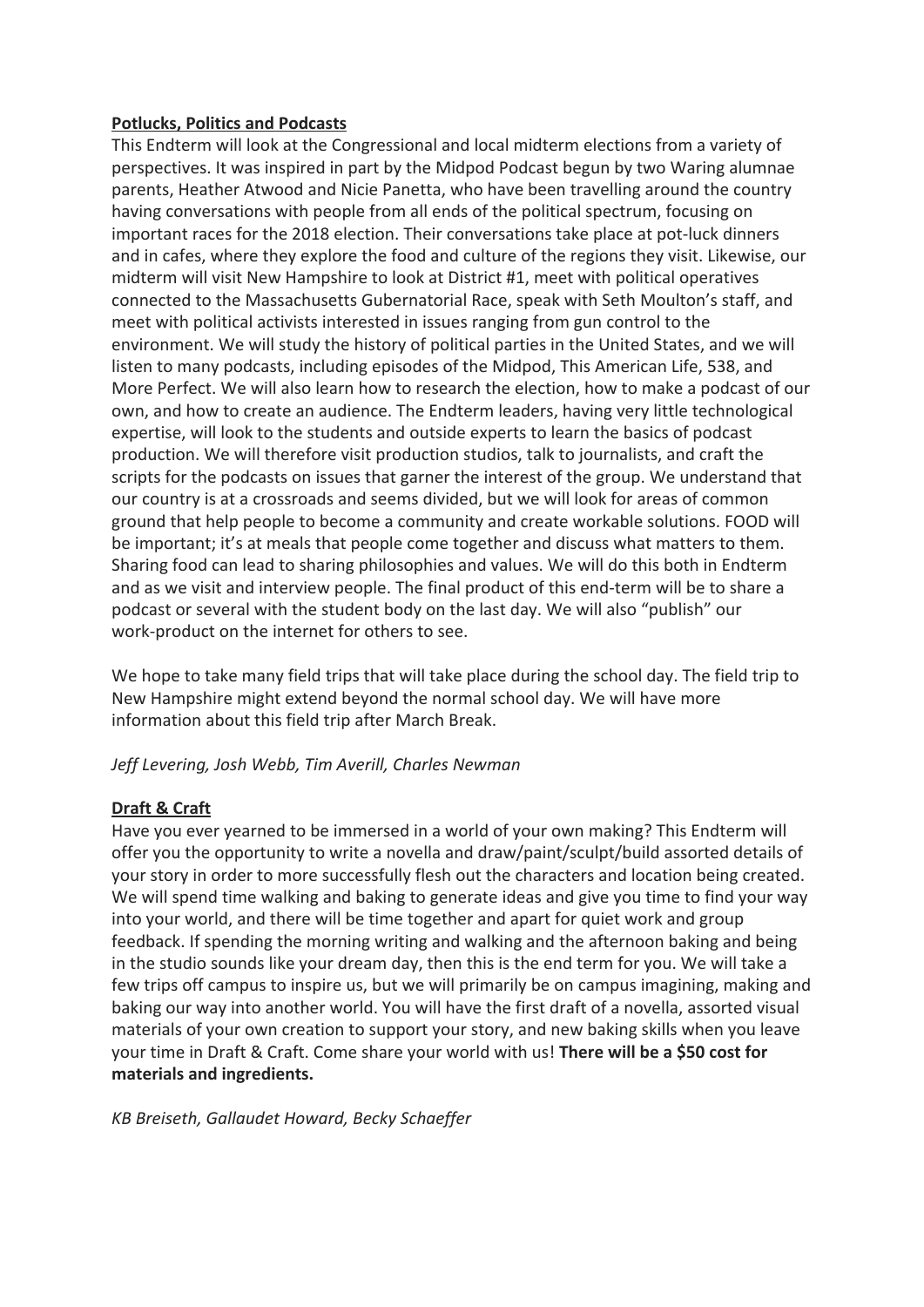## **Video Games (Digital Arts)**

This Endterm involves computer science, engaging with the elderly, and healthy/ mindful living. Endterm Class phases:

- 1. Visit a nursing home and listen to the stories of the residents
- 2. Create a video game incorporating elements of resident stories
- 3. Return to nursing home/reveal to residents games inspired by their experiences

The video game will allow students the opportunity to create and design unique works of art in the following areas: Writing, Storyboarding, Graphic Design, and Music Composition. Students will learn through programming logic and design how the computer separates, organizes, and processes all of the information and components to create the interactive storytelling experience.

The monotony of programming at a computer will be broken up with yoga, meditative nature hikes, and the occasional preparation and consumption of plant-based meals.

## *Erin Thomassen, Freddie Miranda*

#### **Sew Wearing**

Sew Wearing is *so* Waring: Welcome couturiers extraordinaires! Do you love creating? Do you love fabrics? Do you love clothes? Do you love anything handmade? We are making our own clothes, modifying existing outfits to reuse them, making what we *SEW* desire buying. Have a look at your current outfit, wouldn't it be cool if you had made it yourself? Think of that perfect pair of pants that you tried on… if only they had been… shorter, longer, bigger here, smaller there, a different color... then, you would have bought them! Why buy perfection when you can make perfection? How about mittens, bags, sachets, towels, napkins, embroidery, macramé, ties? The list goes on... If you can imagine it made out of fabric, then you can stitch it. Sew Wearing: 3 weeks, 3 patterns, 3 off campus excursions, one (or two!) vats of indigo dye, infinite items to add to your creative, personal, nobody else owns it collection! Off campus excursions include Lowell Mills and the brand new MIT Initiative, Advanced Functional Fabrics of America.

#### *Anna Marie Smith, Tony Boisvert, Julie Cullen*

#### **Discovering Francophone Shores**

Explore two Francophone communities: first the Haitian community living near us, and then the Acadian community in the New Brunswick province of Canada. With both groups we will explore their history, their contemporary culture, and also their unique languages: Créole for Haiti and Chiac for New Brunswick.

Week 1, we will be on campus as well as travel to Lynn and other areas as we immerse ourselves in Haitian culture. We will meet with Haitians, learn basic Creole and also help to teach English. We will look into the history of Haiti as well as discuss current events relating to Haiti. We will learn music, dances, food preparation and also plan ways to connect Waring School to Haiti and the Haitian community around us in a long-term and deeper way. Week 2, we will learn about the New Brunswick Acadian culture (including music and dance) which dates from the early 1600's. New Brunswick is the only official bilingual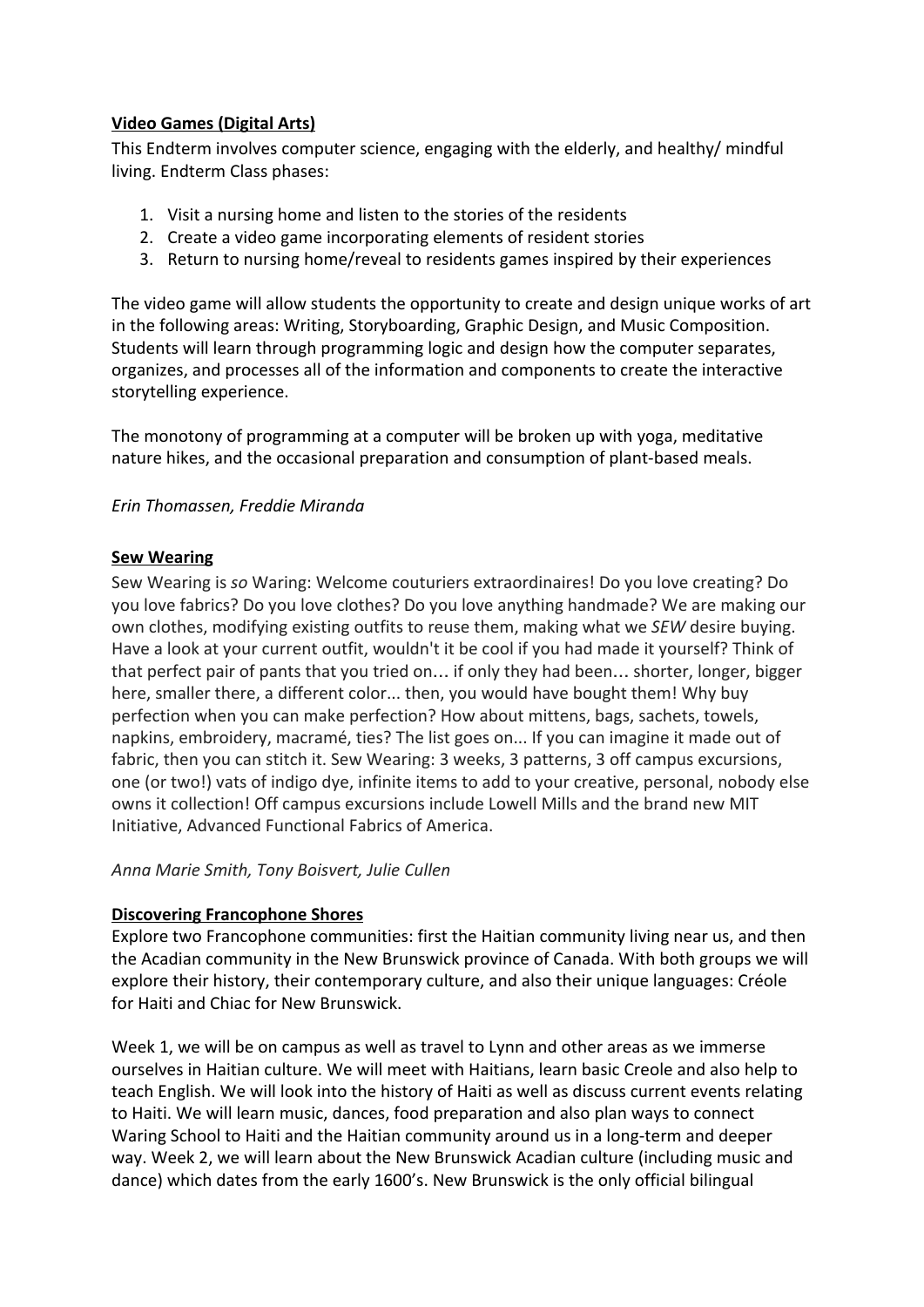province of Canada. We will study the impact of bilingualism in Canada and learn basic patterns of Chiac (a combination of the French, English, and first nation languages).

We will take Friday, June 8<sup>th</sup> off to prepare and depart from Waring early Saturday morning, June 9<sup>th</sup> for Caraquet. Please check about the travel documentation needed.\* We will spend Saturday night near Moncton and arrive Sunday in Caraquet. There we will meet residents, explore a unique culture, practice our speaking and eating skills, and visit the [Village](https://www.tourismnewbrunswick.ca/Products/V/Village-Historique-Acadien-Product.aspx) [Historique Acadien](https://www.tourismnewbrunswick.ca/Products/V/Village-Historique-Acadien-Product.aspx)</u>. We will return home very late on the evening of Tuesday June 12<sup>th</sup>, and as a result will take Wednesday, June 13<sup>th</sup> off. We will return to the Waring campus on Thursday and Friday to work on looking back on and sharing our experiences.

Students interested in Discovering Francophone Shores need to be open-minded, willing to try new foods, new ways of speaking and living, and also be willing to travel collaboratively and responsibly in a group. We will not be using cell phones or other electronic devices; instead we will be talking together, reading, writing, sharing, sketching, observing, and reflecting. **There will be an additional cost of \$350 for train fares as well as for food, lodging, and admissions while in New Brunswick.**

#### (\*) **TRAVEL DOCUMENTATION NEEDED:**

Please be aware that there are new document requirements for traveling to Canada:

- 1. Students will need a valid passport (it must be valid through at least three months AFTER the trip ends) OR a U.S. birth certificate.
- 2. In the case of foreign nationals, please contact Maureen Gedney at [maureengedney@gmail.com](mailto:maureengedney@gmail.com) to make sure that the particular student has the required documentation both for entry into Canada (visa or Electronic Travel Authorization, as applicable) and for re-entry into the United States (visa and form I-20).
- 3. All students will also need a signed Border Release form that we will provide to you.
- 4. A copy of the photo and signature page of a parent's passport (or government-issued ID) to support the permission to travel that will be indicated in the Release form.

These documents, along with your child's passport, need to be handed to the Endterm leaders by the first day of Endterm.

## *Jim Watras, Maureen Gedney, Christiane Jedryka-Taylor, Audrey Markowitz, Kathleen Forgac*

## **Wellness|World Cup**

Students will learn about these two specific topics independent of each other but will also be asked to make connections between the two. Wellness is an active process through which people become aware of, and make choices toward, a more successful existence. There are 6 dimensions of wellness – Occupational, Physical, Social, Intellectual, Spiritual, and Emotional. By applying the 6 dimensions of wellness as a model, a person becomes aware of the interconnectedness of each dimension and how they contribute to healthy living. Applying a wellness approach can be useful in nearly every human endeavor as a pathway to optimal living.

This year the World Cup is hosted by Russia. Students will gain historical perspective around the tournament's origins, players, officials, coaches and fans and how the modern game's tactics and the way in which players are developed have evolved. We will explore the happiest country in the world (Denmark) and see how wellness and a country's specific cultural norms (population 5.7 million) speak to the way in which the Danish National Soccer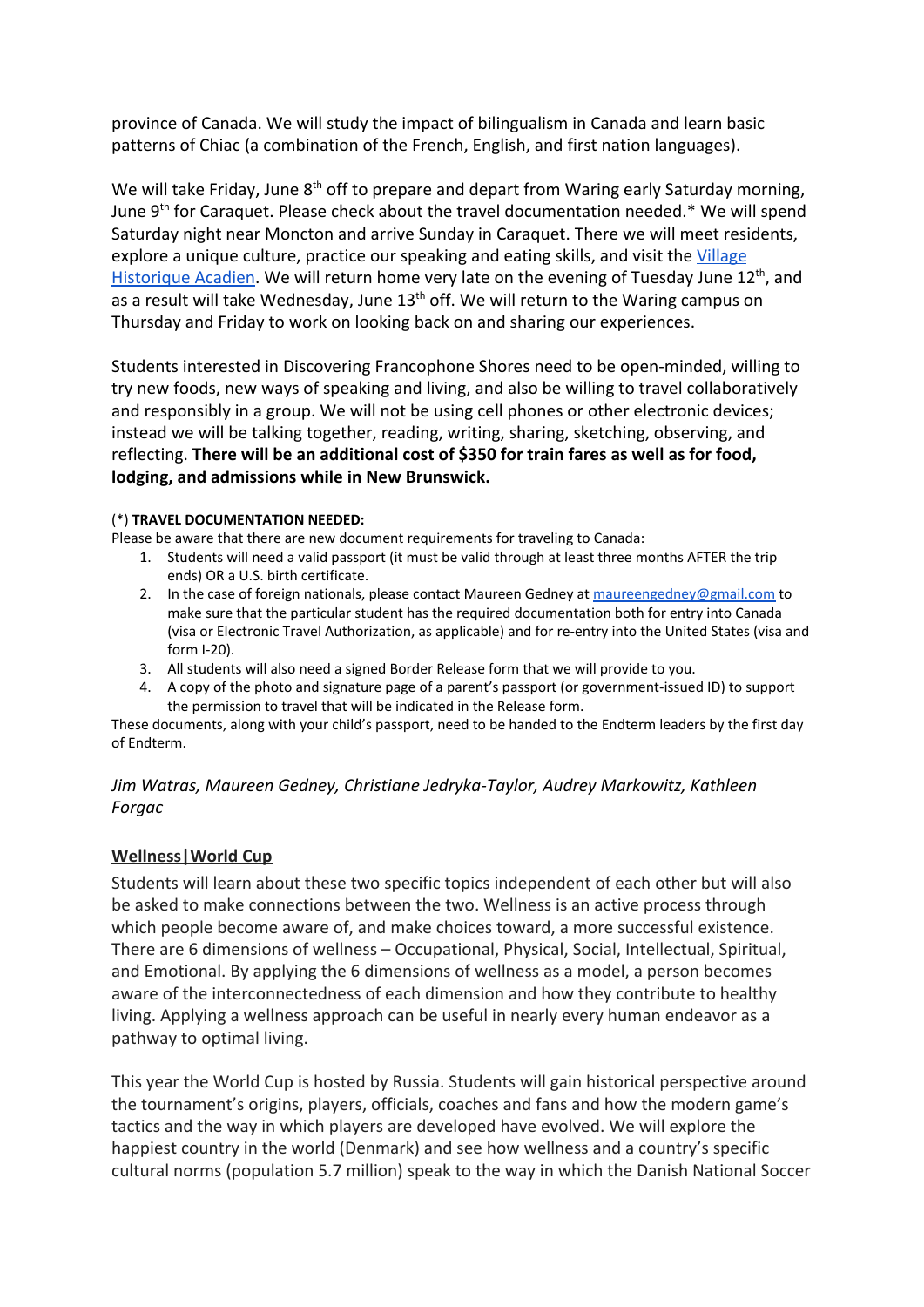team has found success over the past 30 years. We will be reading from 2 books: Culture Code by Daniel Coyle and The Little Book of Hygge by Meik Wiking. Students will have the opportunity to practice self care, take a deeper look at how they exist in their own world, conduct wellness interviews in Harvard Square, make meals and meal plans for our group, exercise, explore the Danish culture and the idea of Hygge, learn about World Cup history and the way the rest of the world interacts with the event, break down aspects of World Cup games, play the game of soccer, volunteer at the Beverly Sr. Center, explore Lynch Park from a wellness perspective, visit with the Marblehead Historical Society to explore how our ancestors socially interacted and more. **There will be an additional cost of \$50 for this Endterm.**

## *Colleen Jenkins, Mike Kersker*

## **3-D Theatre - Dream, Design & Dance**

3-D Theatre will focus on the total look of a show. Over the course of our End Term, we will execute multiple light, sound, costume, scenic painting, prop, set, choreography and projection designs. We will fully immerse ourselves in the process of three-dimensionalizing a text as we take scenes from page to stage. We will explore the full capabilities of Waring's new light and sound equipment. We will dream by imagining dynamic ways to utilize design elements to fully tell a story on stage. We will execute several hands-on projects as we simulate a full production process. We will design by sketching and also by using digital programs. We will dance not only by executing our designs but also by exploring both fitness and production elements of choreography. We plan to visit scenic shops of local theaters and colleges, and also to see at least one production together.

## *Elizabeth Gutterman, Tiffany Soucy, Joan Sullivan*

## **An Introduction to EV3 Robotics**

Have you ever wondered how robots work? Have you ever wanted to make and control a robot? Our focus will be learning to program and build EV3 Lego Mindstorms robots. We will work with the school's EV3 robots to learn the EV3-G programming language so that we can learn to control our robots. Participants in the Endterm will work for extended periods on specific hands on mini-tasks designed to teach basic ideas in programming robots. At first we will just be learning how to command the robot to do simple things, like drive in a straight line, but as we progress we will learn how to make the robot respond intelligently to sensor input, such as light sensor readings, ultrasound readings, gyroscopic data, and touch readings. We will then focus on using these skills to accomplish more complex tasks. Depending on how far we get, we may end with an in-house tournament between the participants using this year's First Lego League missions.

As we work on learning how to use the EV3 robots, we will also take part in activities designed to enrich the experience. We hope to spend two days with former Waring faculty member Rob Hart at his fabrication lab at Harvard. We will also have a couple of sessions focused on 3D design and printing, taught by Hunton Russell. This experience will be directed toward allowing the students to design and print a part/tool for their robot's use in the robot challenges. Similarly, Sarah Carlson-Lier will teach two sessions about 2D design software and the Cricut cutter. We will likely ask each team to produce a logo for their robot during these sessions.